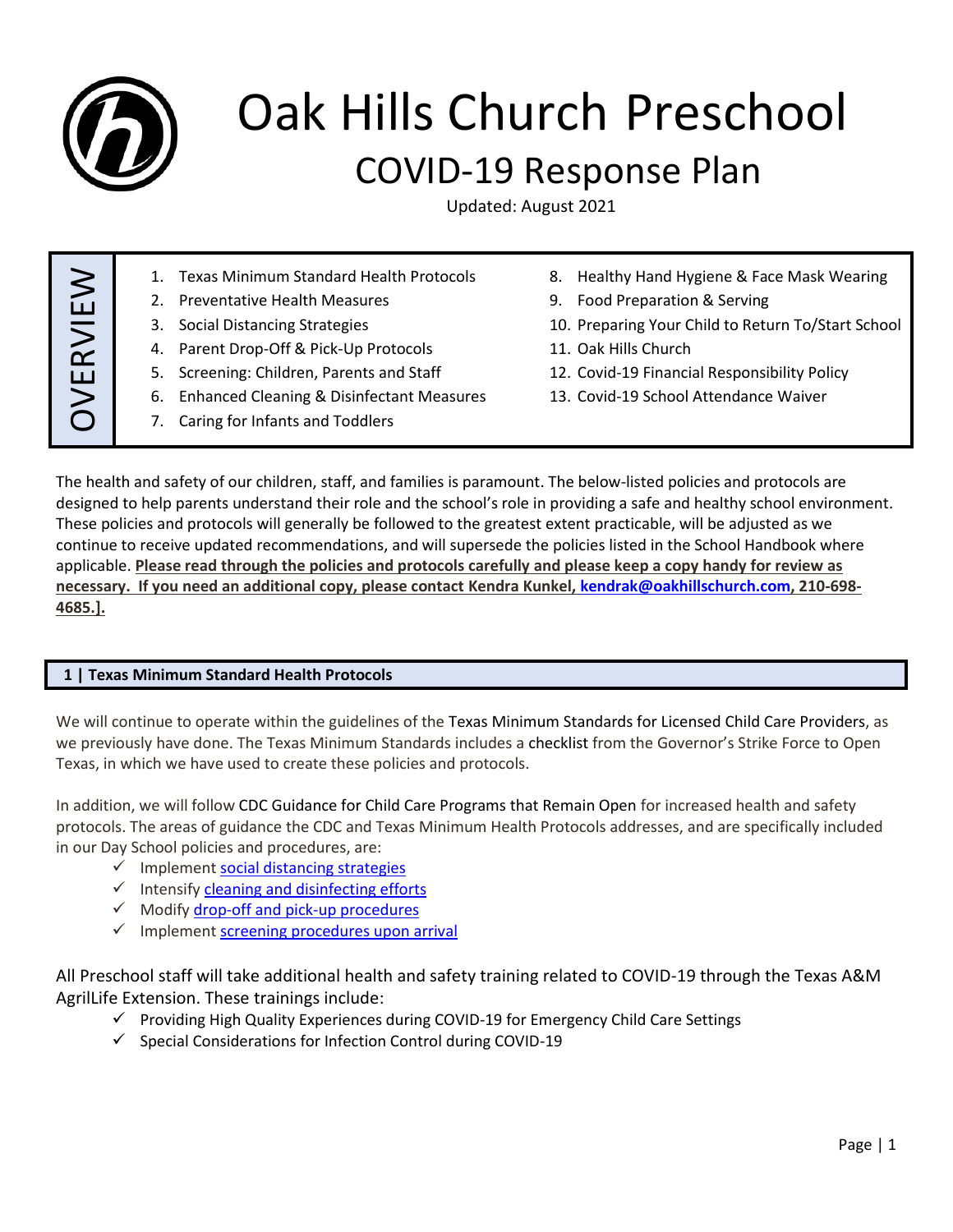#### **2 | Preventative Health Measures**

#### **Staying Home**

It is vital that *you keep your child home if they are ill or acting in such a manner which you believe they are becoming ill*. We encourage you to check your child's temperature before leaving for school and for any symptoms associated with COVID-19 (described below). We will first rely on the social responsibility of each family to be as prudent as possible in sending their child to school only when healthy, but our second step is to screen each child and family upon drop-off. It is important for each family and staff member to be as vigilant as possible in monitoring for symptoms and communicating with the Preschool office if or when they start to feel sick. A doctor's note of clearance to return to school may be required. Please email (kendrak@oakhillschurch.com) to communicate any concerns.

## **If a Child or Staff Member Is or Becomes Sick**

If a child or staff member should become ill while at school, the director will escort them to the *quarantine isolation room* located across the mall in A107. As stated in our Health and Safety policy in our School Handbook, a parent will be called for the child to be picked up. To the extent possible, we encourage the designated parent or child caregiver, who normally drops-off/picks-up (more on this request below), be the person to pick up the ill child from school. Upon picking up, we ask that you use the side entrance closest to the indoor play space and to the A1 wing. This door is located off Summer Oaks as you enter the parking lot on the side of the building. An ill child must be picked-up within an hour of their first communication alert by one parent/caregiver. Additional cleaning and disinfecting will be completed of the effected classroom or space that an ill child or staff member has been present.

The children's temperatures will be taken at the start of every school day but may be taken at random times on any school day in continuing to monitor the health of the children during the day.

#### **If COVID-19 is Confirmed in a Child or Staff Member**

If your child, a member of your child's household or person your child has close contact with (a nanny, etc.) is confirmed with COVID-19, you are required to inform the Preschool via email (kendrak@oakhillschurch.com) *immediately and no later than* 24 hours from the diagnosis. The CDC recommends the following procedures regardless of the level of community spread.

If a child or staff member are diagnosed, the Preschool will contact the San Antonio Metro Health Department and THHS Child Care Licensing for guidance on how to respond. These officials will help Oak Hills Church Preschool determine a course of action for our program and situation.

- $\checkmark$  If the Health Department and Child Care Licensing deem it necessary, the Preschool will close for the recommended time frame. Childcare centers do not necessarily need to close operations if they can close off affected classrooms.
- $\checkmark$  If the Health Department and Child Care Licensing recommend that the Preschool remain open, we will close off any classrooms and other rooms the person may have visited or used until they can be properly disinfected.

We will coordinate with local health officials to communicate plan of action and/or dismissal decisions for the possible COVID-19 exposure.

Children or staff with new or worsening signs or symptoms of possible COVID-19 (see list under Screening below) may not return to school until the following criteria have been met:

- $\checkmark$  At least 2 days (48 hours) have passed since recovery (resolution of fever without the use of feverreducing medications;
- $\checkmark$  The individual has improved respiratory symptoms (e.g. cough, shortness of breath);
- $\checkmark$  At least 10 days have passed since symptoms first appeared; and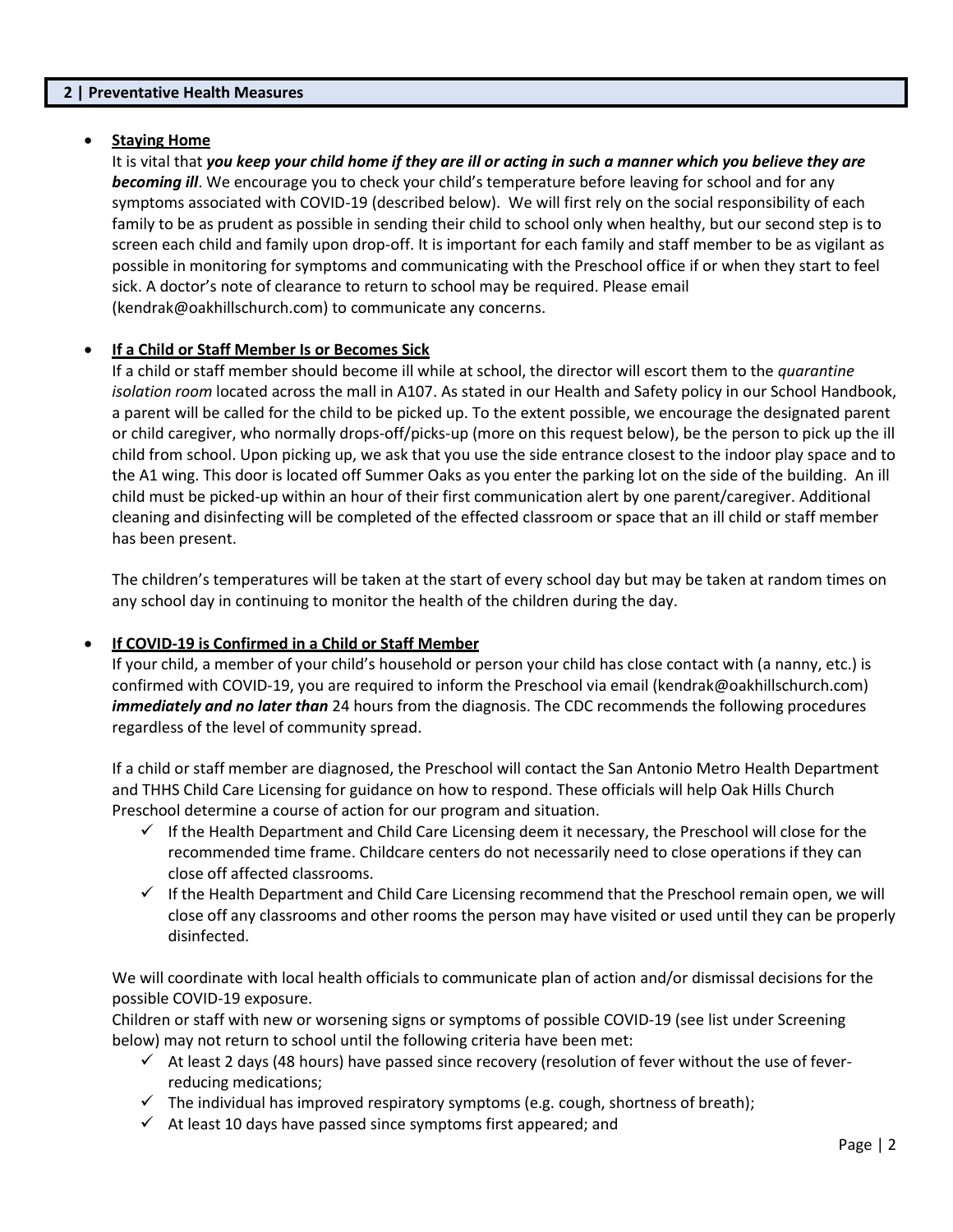$\checkmark$  Has received a doctor's note of clearance to resume participation at the Preschool.

# • **Allergies**

Do not assume that symptoms are seasonal allergies. As the Covid variants change and mutate many of their symptoms mimic allergies. Children or staff who show persistent signs of runny nose, coughing and other respiratory issues that may be due to seasonal allergies will be asked to obtain a doctor's note of clearance to participate in school. This note will be dated, filed in the office, shared with your child's classroom teachers, and kept for 2 months. If symptoms are persistent after two months, we will ask that you obtain another doctor's note of clearance to continue participating in school. Please inform the school during the daily screening process about any allergy symptoms your child may be experiencing that day. Please do not give your child fever reducing medicine if they have an elevated temperature and send them to school. Please have your child tested if symptoms persist or change.

# • **Monitoring Absenteeism**

As we have in the past, the Preschool will continue monitoring absenteeism each school day. Please contact the school if your child is going to be out with absenteesism information. If we do not hear from you we will contact you to keep track of absences We will track the trends in absences for each class and the school overall.

## **Limiting Access to the Preschool**

The Preschool space is defined as the C1 wing, W classroom where Motor Skills is held, D1 kitchen and D1 classrooms if needed. We will be limiting the number of people allowed into the school in attempt to minimize the exposure to any infectious disease. Only the following will be allowed to enter the Preschool space during the school day:

- $\checkmark$  Preschool Staff (teachers and administrators);
- $\checkmark$  Persons with legal authority to enter, including law enforcement officers, Licensing staff, and Department of Family and Protective Services staff;
- $\checkmark$  Professionals providing services to children;
- $\checkmark$  Facilities staff who may be needed for cleaning an area or servicing an area in an emergency,
- $\checkmark$  Enrolled children (non-enrolled siblings or other children are not allowed); and
- $\checkmark$  Parents who have children enrolled and present at the operation. Parents should only enter the Preschool when necessary.

At the end of the school day parents and siblings will be allowed in the wing for pick up from the classroom on a staggered basis. Three classes inside the wing at a time, other classes will pick up from the playground or other outside entrances.

 $\checkmark$  Adults who enter the preschool wing for any reason you must be wearing a mask.

#### **3 | Social Distancing Strategies**

All stakeholders, especially parents and staff, must be aware that their actions play a critical role in reducing the risk of infectious disease transmission in our school community. Staff and parents are asked to maintain at least 6 feet of separation from other individuals. If such distancing is not feasible, other measures such as face coverings, hand hygiene, cough etiquette, cleanliness and sanitation should be rigorously practiced.

# • **Class Sizes and Classroom Space**

The Preschool has always had small, individual class groupings which meet the New Modified Child Care Ratios (page 6) listed in the Minimum Standard Health Protocols published by the Governor's Task Force to Open Texas. The classes meet in individual classrooms and have the same children each class day which make for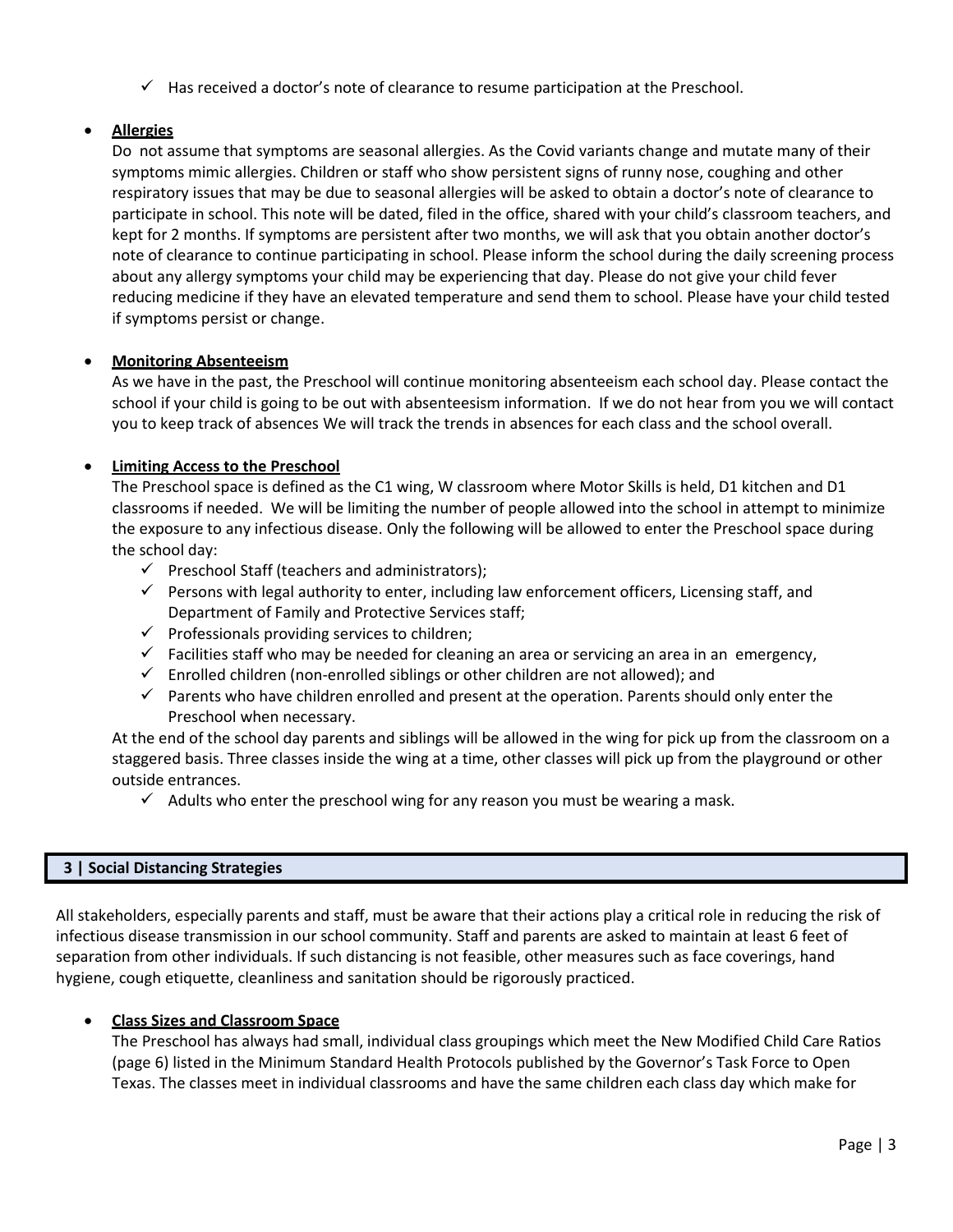stable grouping, and have the same regular teachers. The classes will remain in their classrooms each school day, except for outside playtime and Specials.

## • **Outside Playtime**

We will stagger the outside playtime, so each group will use the space with only one other class.

## • **"Specials" Classes**

The "Specials" teachers will wear a clear face shield to help minimize the potential of spreading an infectious disease. These teachers will try to keep children at distance to keep all safe. Music will take place in the A1 large groupl gathering area.. Motor Skills will take place in W105 upstairs. The room will be sprayed with the electrostatic sprayers, purchased by the facilities team, with an EPA approved disinfectant. Life Skills will use classrooms C1 wing and the C1 kitchen. The kitchen will be disinfected between classes. Any materials will be disinfected before use with another class.

## **4 | Parent Drop-Off and Pick-Up Protocols**

## • **Designated Parent/Caregiver**

It is recommended that one parent or caregiver be designated to drop-off and pick-up the child at school each day. If possible, older people such as grandparents or those that are immune-compromised should not be the designated person, because they are more at risk for severe illness from COVID-19.

#### • **Drop-Off Protocols**

- ✓ Drop-Off of children will occur at a couple of different entrance locations. Each class will have a designated drop off time and location and the same pick up time, either 8:30/12:30 or 8:45/12:45. This schedule will be given out closer to start of school.
- $\checkmark$  We will operate a car pool where you drop off your child with the classroom teacher. Caregiver will sign the children in on the class roster. The children will wait as a class and then travel to their classroom together where they will wash their hands upon arrival.
- $\checkmark$  Check-In: We will check all students into the Rock once they are in their classrooms using the classroom sign-in sheet.
- ✓ Each child and family will be screened before the child can be dropped-off for school. Please see details about the screening process below.
- $\checkmark$  Each parent or caregiver dropping off their child must wear a mask. Children above age 2 are not required to wear a mask but are encouraged to do so if they are willing.
- $\checkmark$  As recommended and to provide the best opportunity to socially distance, the Preschool will have a staggered drop-off schedule. The schedule will be announced closer to the start of school.
- $\checkmark$  Late Drop-Off: It is essential for the efficiency of the drop-off process for parents and caregivers to be on time when dropping off; however, we understand there will be mornings when an emergency will arise delaying your arrival at school. If you are late, please contact the Preschool office so an administrator can come meet you and check your child into school and escort them to his/her classroom. Please do not make late drop off a habit, as, it is difficult for the class and can make the success of your child's day difficult.

#### • **Pick-Up Protocols**

- $\checkmark$  Pick-Up of children will at the childn's classroom either inside the wing or from the outside playground door. Please confirm your location with your teacher. If you pick up your child from within the wing you must wear a face mask.
- $\checkmark$  Check-Out: Caregiver that picks up the child will sign them out on the classroom roster.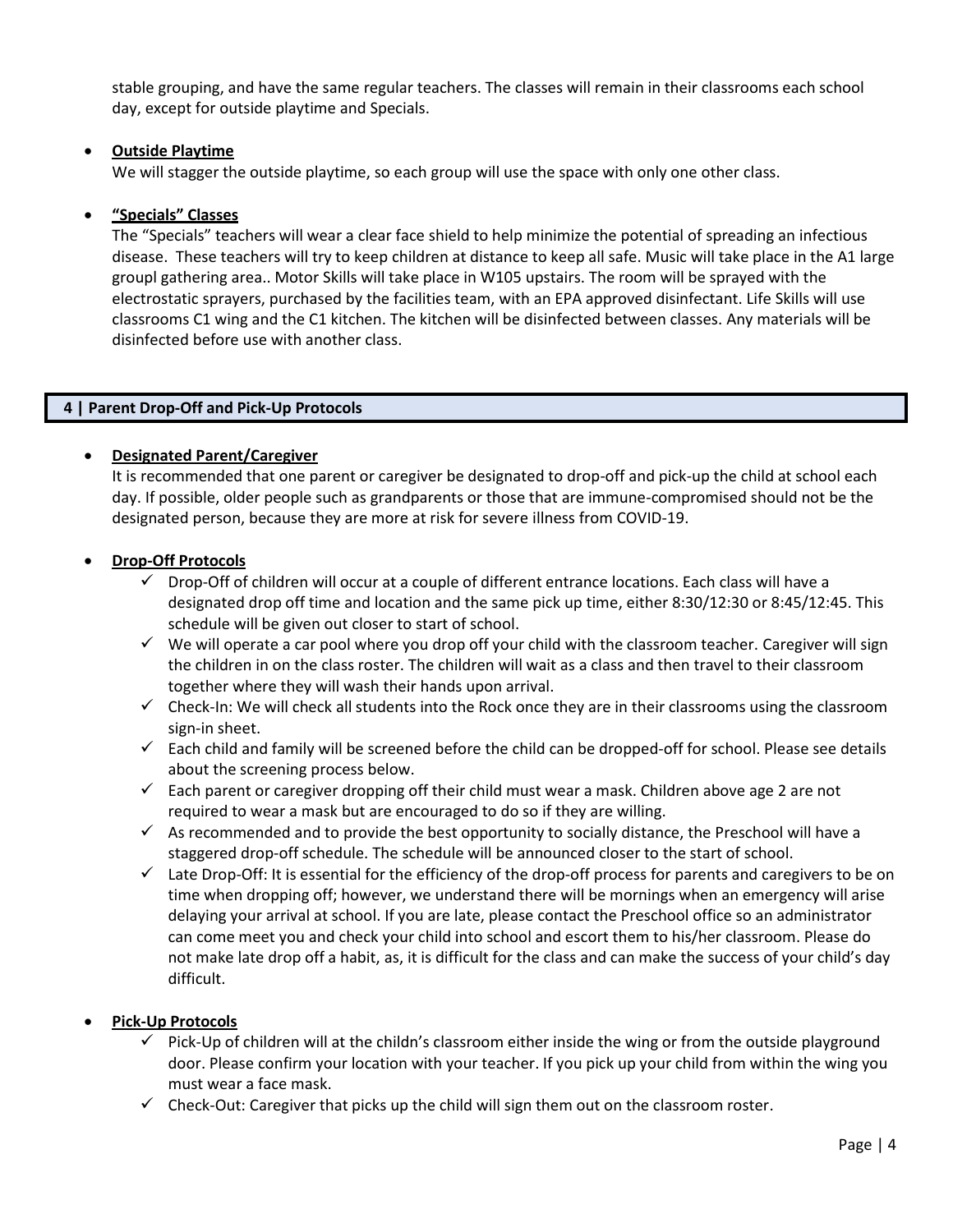- $\checkmark$  As recommended and to provide the best opportunity to socially distance, the Preschool will have a staggered pick-up schedule.
- $\checkmark$  Late Pick-Up: The Preschool will still be following the Late Pick-Up policy that is outlined in the School Handbook.

## • **Communication**

Since we will have limited face to face contact, please be sure to watch for Group Me communications, newsletter, notes sent home in totes and emails you receive from the teacher. The teacher will be available for phone appointments to answer any questions or concerns you might have. We highly value clear and frequent communication with parents and teachers and will do our best in these new circumstances to maintain the level we are used to as a school.

#### **5 | Screening of Children and Parents**

# • **Screening**

Upon dropping your child off, each person will be screened for the following:

 $\checkmark$  Temperature check:

Using a non-contact infrared thermometer, each person's temperature will be checked. For children, we will follow the requirement listed in the School Handbook; which is, if a child has a temperature of 100.4\* or higher they may not attend school for at least 48 hours and must be fever and medication free for at least 48 hours before returning to school. *In addition, if the parent or caregiver dropping the child off at school has a temperature of 100.4\* or higher, the child may not attend school for at least 48 hours so the child can be monitored for any potential symptoms while at home*.

- $\checkmark$  Symptoms of COVID-19 that will be monitored each school day include: Cough, shortness of breath or difficulty breathing, chills, repeating shaking with chills, muscle pain, headache, sore throat, loss of taste or smell, diarrhea, feeling feverish or measured temperature >100.4\* Fahrenheit (for children), has had known contact with a person who is lab-confirmed to have COVID-19.
- ✓ Please be familiar with the Preschool's Health/Illness policy listed in the School Handbook. We will be enforcing our policy of exclusion if your child has any of the listed symptoms. We appreciate your diligence and understanding when we must exclude a child because they have an illness symptom present.

#### • **Travel Alerts**

- $\checkmark$  If anyone in a child's household or a close personal contact (e.g. nanny) travels on an airplane, please notify the school in writing (kendrak@oakhillschurch.com) so we can monitor for any possible development of symptoms. The parents should consider keeping their child home for 5 days as an added precaution to other families.
- ✓ Parents and children returning from travel to areas with community spread of COVID-19 must follow the guidelines they have received from the local health officials.
- $\checkmark$  Any parent returning from CDC Level 3 area or international travel area must notify the Preschool in writing (kendrak@oakhillschurch.com) and the child should be kept home for 7 days. Children and staff who have traveled to a CDC Level 3 area or international travel will be excluded for 10 days.
- $\checkmark$  Please stay up-to-date with the recommendations from the Centers for Disease Control Travel information website.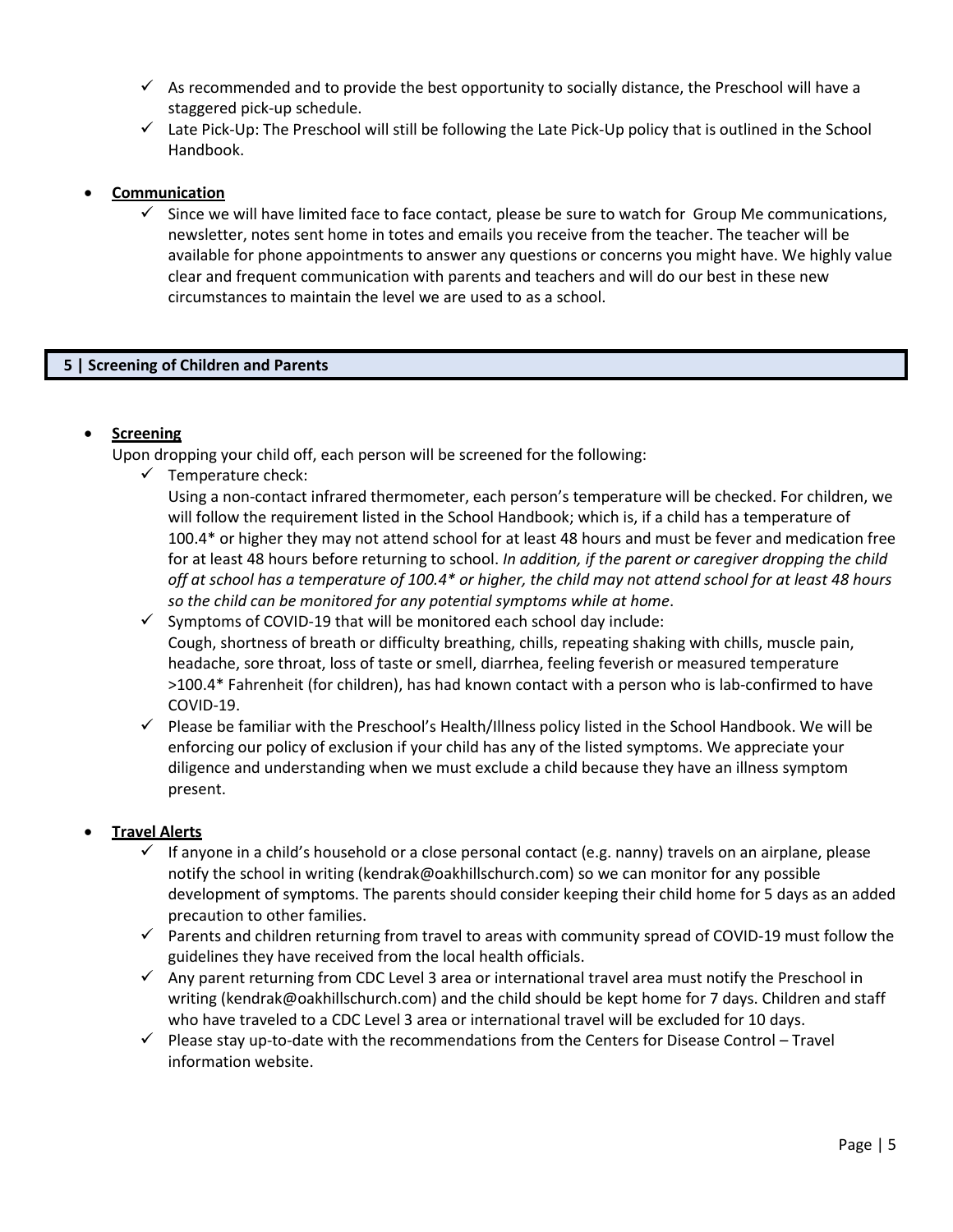#### **6 | Enhanced Cleaning and Disinfectant Measures**

#### • **Cleaning Products and Supplies**

- $\checkmark$  The Preschool uses a cleaner from State Chemical, NDC for cleaning and disinfecting during the school day which is EPA approved for use against SARS-CoV-2 (COVID-19). The staff will be trained how to use it effectively and safely. For instance, knowing how long the product must remain on the surface to be effective and using it safely around children.
- $\checkmark$  The classrooms will be supplied with disinfectant wipes and hand sanitizer with at least 60% alcohol content. These items will only be used by staff and kept out of reach of children.

#### • **Cleaning and Sanitizing Toys, Materials and Surfaces**

- $\checkmark$  We will collect toys throughout the school day that have been put in a child's mouth (or that are otherwise contaminated) and place them in the "to be cleaned" bin to be sanitized at the end of the day.
- $\checkmark$  Staff will be cleaning and sanitizing other toys and surfaces frequently throughout the day.
- $\checkmark$  Classroom restrooms will be cleaned at as needed during the day and sanitized at the end of the day.

#### **8 | Healthy Hand Hygiene and Face Mask Wearing**

#### • **Handwashing: Frequency**

Handwashing is the number one method of stopping the spread of an infectious disease in a school community. The Preschool has always placed high value on good handwashing practices, and we will be placing even more emphasis now. Each classroom is equipped with a child-size sink to make it easier for children to wash their hands themselves, but teachers will supervise as necessary to ensure good handwashing techniques are being used. The teachers will be building lessons about handwashing into their daily curriculum so that the children can develop the healthy habit of frequent and correct handwashing. Children and staff will wash or sanitize their hands multiple times throughout the school day; including, but not limited to, upon entering school, after using the restroom, before and after eating, and after outside playtime.

Bottles of hand sanitizer and "touchless" stands of hand sanitizer will be spread out through the Oak Hills Church building. And we encourage you to use them if you have to enter the building for any reason.

#### • **Handwashing: Method**

When handwashing, the teachers will have the children wash with soap and water for at least 20 seconds and then use a paper towel to dry their hands. If hands are not visibly dirty, alcohol-based hand sanitizers with at least 60% alcohol will be used if soap and water are not readily available.

#### • **Face Mask Wearing**

The staff will wear face masks at drop-off, pick-up and in between to the extent possible. In the classroom the teacher will wear a clear face shield so that her facial expressions and emotions are visible to the children. Children are not required to wear face masks but if a parent requests that they do so we will encourage them to keep their mask on when possible. All other adults (parents, necessary visitors, etc.) in the Preschool will be required to wear a mask unless otherwise unable to because of health reasons.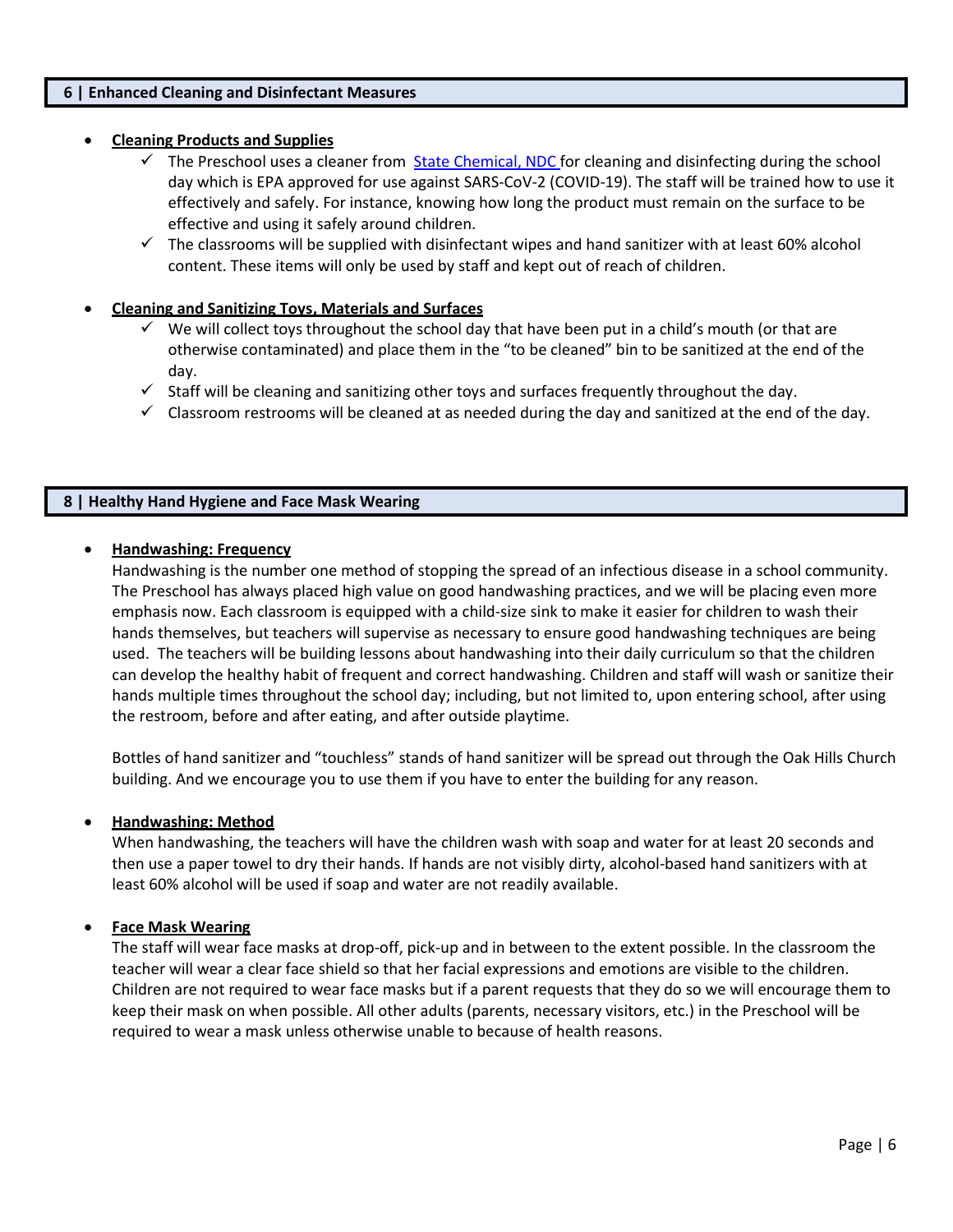#### **9 | Food Preparation and Serving**

#### • **Snacks**

Snacks will be provided by parents. The snacks must be individual servings or in the case of a box of crackers, unopened and sealed. Snacks will be prepared for individual serving and, as always, they will be served in the child's individual classroom. Staff will wear gloves when preparing and serving food to the children.

#### • **Lunch**

Please reference the policy in the School Handbook for complete details about providing a lunch for your child. We are also asking that EACH serving container (top and bottom) be labeled with your child's name or initials so they can be easily identified if separated from your child during lunchtime. Children will not be allowed to share food with others.

#### • **Water**

Please provide a water bottle that is clean with fresh water for your child each school day. Clearly label the bottle with your child's name in a manner that it will not rub or come off.

## **10 | Preparing Your Child to Return To/Start School**

Many children have some form of separation anxiety when beginning school or being away for an extended break. After months of spending lots (and lots) of time with you during a period where there has been some level of stress and anxiety when outside interacting with other people, we expect that this may be a difficult transition. In August you will receive a "Welcome to School" packet which will have resources for smoothly transitioning to your child to preschool, have details about what your child will need to bring to school, etc.

We are planning to have our annual "Meet the Teacher" prior to the start of school, watch for communication. These meetings will be a good time to meet your child's teachers and see the classrooms. The adults must wear a mask, children are advised to but not required to wear a mask for these meetings. The classroom teacher will be wearing a shield so the students can see her face. Invitations will be coming in the mail for these meetings.

#### **11 | Oak Hills Church**

Oak Hills Church and the Preschool have agreed to immediately notify one another if someone on our staff or an immediate constituent has contracted COVID-19 so that we can determine if there was any potential for cross contamination.

#### **12 | Financial Responsibility Policy**

The Preschooll Commitment signed upon confirming their child's spot is still in effect. However, the following additions and changes to each family's financial responsibility is being added and shall be confirmed upon this document being signed by the parent who will also sign the acknowledging receipt of the Parent Handbook.

• If the school must close as the result of a federal, state, or local law or order, we will not attempt virtual learning.. When the community is allowed to reopen we will start school again and we will reinstate tuition (prorated accordingly) and due upon the first day of back to school.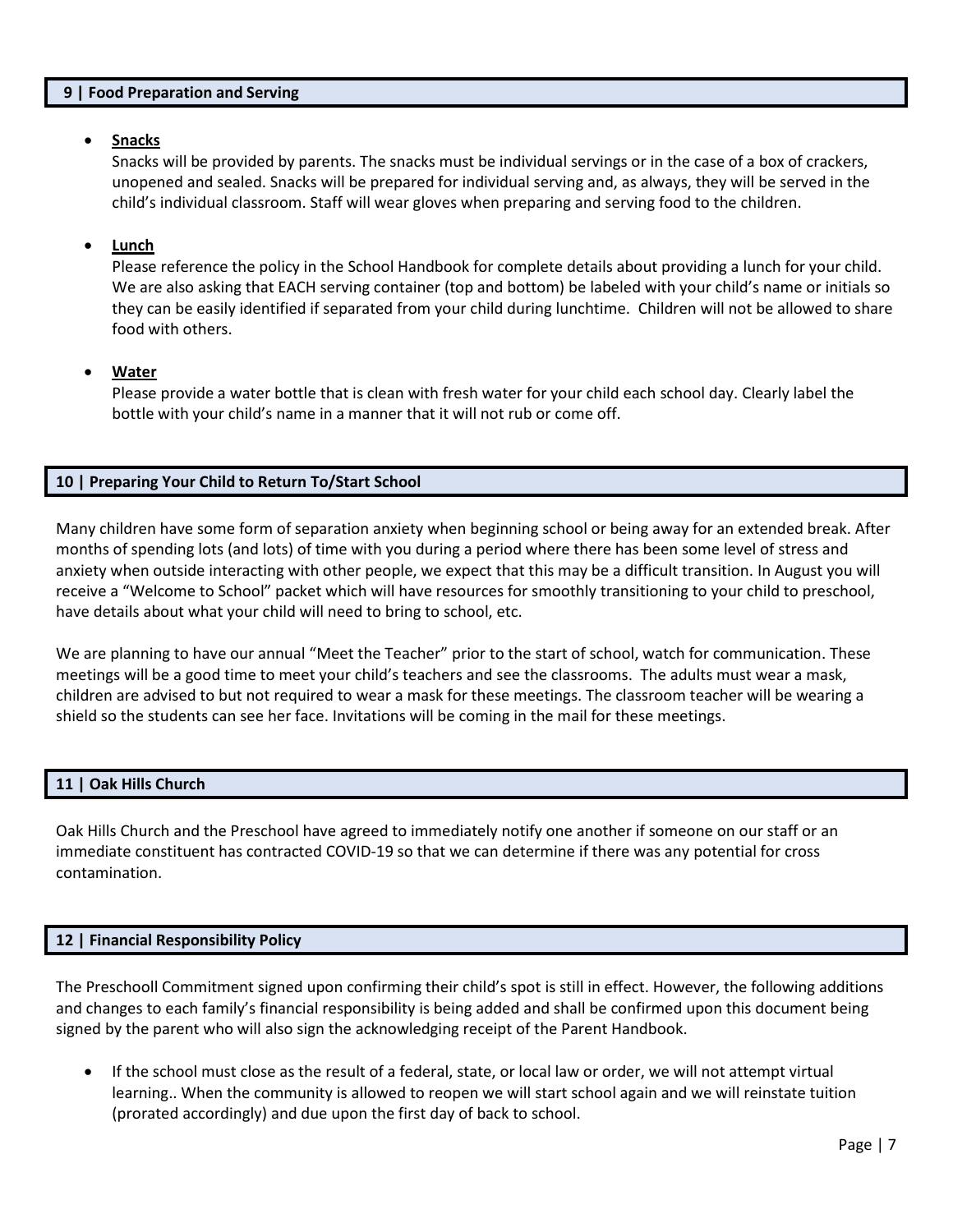- Pro-longed personal absence because of COVID-19 illness or related reasons (i.e. a child must quarantine with their household) will not be eligible for refunds or credits. The CDC recommends at least 48 hours symptom free and without fever reducing medication before returning to school. If symptoms worsen or they test positive for COVID, they must follow all CDC guidance before returning to school.
- If the Preschool is advised by the local health authorities to close for a quarantine or if Oak Hills Church Preschool decides to close for 24 hours, the tuition for that period will not be eligible for a refund or credit.
- Withdrawal Policy listed in the Preschool handbook remains the same.

#### **13 | Covid-19 School Attendance Waiver**

The novel coronavirus known as SARS-CoV-2, ("COVID-19"), has been declared a worldwide pandemic by the World Health Organization, and declared a national health emergency by the White Houset and the Department of Health and Human Services. Additionally, Governor Greg Abbott has declared a state of disaster in Texas as a result of COVID-19. There have been several thousand confirmed cases in Bexar County. COVID-19 can infect people of all ages. While the risk of serious illness or loss of life is greatest in those 65 years of age and older and/or are immune compromised, persons in every age group can get COVID-19 and some will have a severe illness. A couple of variants have entered the scene and though we have not seen as many deaths they seem to spread more quickly.

We should all be thankful that, with rare exceptions, COVID-19 is not claiming the lives of our children. However, we can never forget that a child with a mild or even asymptomatic case of COVID-19 can spread that infection to others who may be far more vulnerable.

COVID-19 is spread from person to person through contact that is close enough to share droplets generated by coughing, sneezing, speaking and even just breathing. COVID-19 can also be spread by touching objects where contaminated droplets have landed. Because of this easy manner of transmission, an infant, child, or young person who is infected with COVID-19 can spread the infection to others they come in close contact with, such as members of their household, teachers, or other caregivers. We have learned that infected persons with mild or even no symptoms can spread COVID-19.

These facts are vitally important when considering returning to the Oak Hills Preschool environment and should be considered by each parent before returning their children to our programs. Oak HIlls Church and Preschool are taking specific measures, as recommended by the CDC and Texas health authorities, to promote a safe environment, but each family has to understand the inherent risk of their child participating in any kind of group care. We do not expect young children to effectively social distance from other children in their small class. Preschool aged children will, for example, continue to play in proximity to one another, share toys, or touch surfaces that may not be sanitized. Young children also need help from their teacher that require close contact, for example, putting on clothing items, putting their lunchbox away, or need help with restroom. Young children may also seek, and emotionally benefit from, comfort when sad or anxious. While our staff will generally not initiate hugs, it is expected that children will need hugs at times, thus, there will be some physical contact between teacher and children. To the extent possible, the teachers will remain with the same groups of children. However, there will inevitably be times when, for example, the teacher is out sick and a substitute will step in to cover them.

All of these factors mean that while Oak Hills Church Preschool will take certain precautions recommended to combat the spread of COVID-19, these measures will differ from those suitable for other social, business and commercial settings that adults may be more familiar with.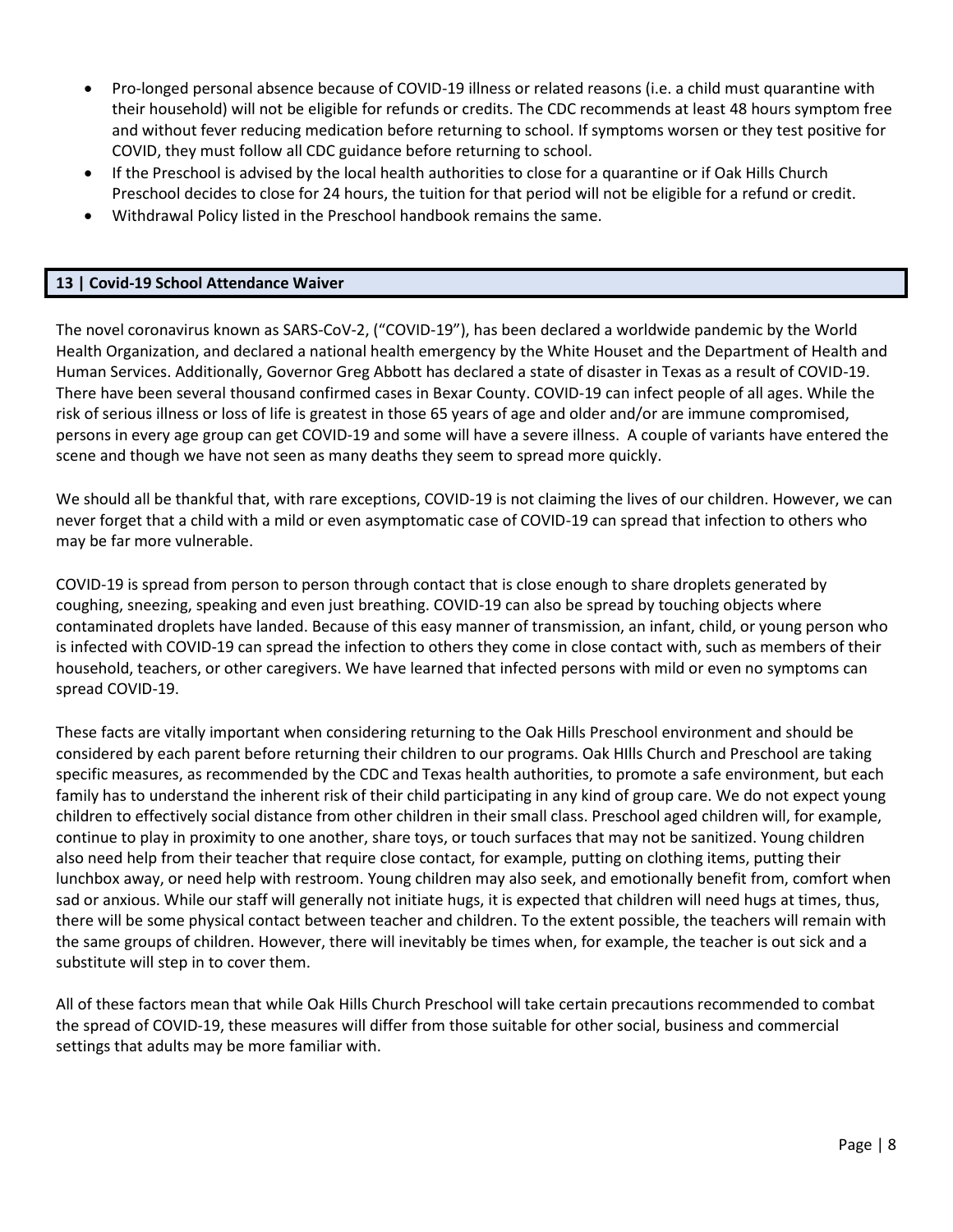Therefore, as a parent or guardian, I agree that I will monitor the health of my/our child(ren) and not send them to the Oak Hills Church Preschool if my child(ren) are displaying any symptom of COVID-19. I agree not to send my child(ren) to the Preschool if my child (or any of his or her siblings), or any other member of our household or any other person with whom we have been in close contact, are showing symptoms of COVID-19. I agree to seek COVID testing promptly for my child if he/she has been exposed to someone who is COVID-19 positive and is experiencing symptoms. I will report results to Oak Hills Preschool given the implications for other children, families, and staff. Likewise, I understand that parents or guardians should protect any vulnerable persons who are members of the same household or come into frequent, close contact with children who attend Oak Hills Church Preschool.

I understand that participating in the Oak Hills Church Preschool program or accessing our facilities could increase the risk of contracting COVID-19. Oak Hills Church Preschool can in no way assure, guarantee or warrant that COVID-19 infection will not occur though participation in our programs or by accessing our facilities.

I understand that I may and should consult my family's health care providers about the risks of COVID-19 and participation in the Oak Hills Church Preschool program and to do so as conditions surrounding COVID-19 change.

By signing below, I acknowledge receipt of the Oak Hills Church Preschool COVID-19 Response Plan and, particularly, this Covid-19 School Attendance Waiver (the "Waiver and Release"). I am 18 years of age or older, of sound mind, and understand and agree to the terms of this Waiver and Release. I have been afforded the opportunity to review the contents of this Waiver and Release with an attorney of my choosing if I believed it was necessary to do so, and am under no legal obligation whatsoever to enroll my child(ren) in the Oak Hills Church Preschool program or to continue to do so.

I understand and acknowledge that participation in the Oak Hills Church Preschool Program may expose me, members of my family, or those with whom I have close contact to COVID-19 and to a risk of COVID-19 infection. I understand that medical research regarding the potential for infection with and harm caused by the COVID-19 is ongoing, and that no widely-accepted vaccine against or cure for COVID-19 is currently available.

As a result, I understand that the potential risks associated with exposure to or infection with COVID-19 are not fully known, but may include significant and serious illness, bodily injury, disfigurement, temporary or permanent disability, and/or death. Nevertheless, having considered the risks of participation in Oak Hills Church Preschool, including those outlined in this Waiver and Release, I have determined that I desire for my child(ren) to participate in the Preschool, of my own free will and out of my voluntary desire for my child(ren) to have the benefit of Oak Hills Preschool. Accordingly, for good and valuable consideration, including without limitation the opportunity to participate in the Preschool, I HEREBY ASSUME ALL OF THE RISKS OF PARTICIPATING IN THE PRESCHOOL, INCLUDING WITHOUT LIMITATION THE RISK THAT I, MY CHILD(REN), FAMILY OR OTHER PERSONS WITH WHOM I MAY COME IN CLOSE CONTACT, MAY BE EXPOSED TO OR BECOME INFECTED WITH COVID-19. I HEREBY, FOR MYSELF AND MY CHILD(REN) AND MY AND THEIR RESPECTIVE HEIRS, SUCCESSORS, AND ASSIGNS, AND ALL THOSE CLAIMING BY OR THROUGH ME OR MY CHILD(REN), WAIVE, RELEASE, AND AGREE TO DEFEND, INDEMNIFY, AND HOLD HARMLESS OAK HILLS CHURCH AND ITS AGENTS, EMPLOYEES, MINISTERS, DIRECTORS, OFFICERS, TEACHERS, INSURERS AND VOLUNTEERS (COLLECTIVELY, "INDEMNITEES") FROM AND AGAINST ANY LIABILITY, LOSS, EXPENSE, OR OTHER DAMAGE—INCLUDING PERSONAL INJURIES, PROPERTY DAMAGE, DEATH, COSTS OF COURT, AND ATTORNEY'S FEES—ARISING FROM, RELATING TO, OR IN CONNECTION WITH THE PARTICIPATION OF MY CHILD(REN) IN THE PROGRAMS, **INCLUDING THOSE WHICH ARISE OR ARE ALLEGED TO ARISE FROM THE NEGLIGENCE OF ANY INDEMNITEE.**